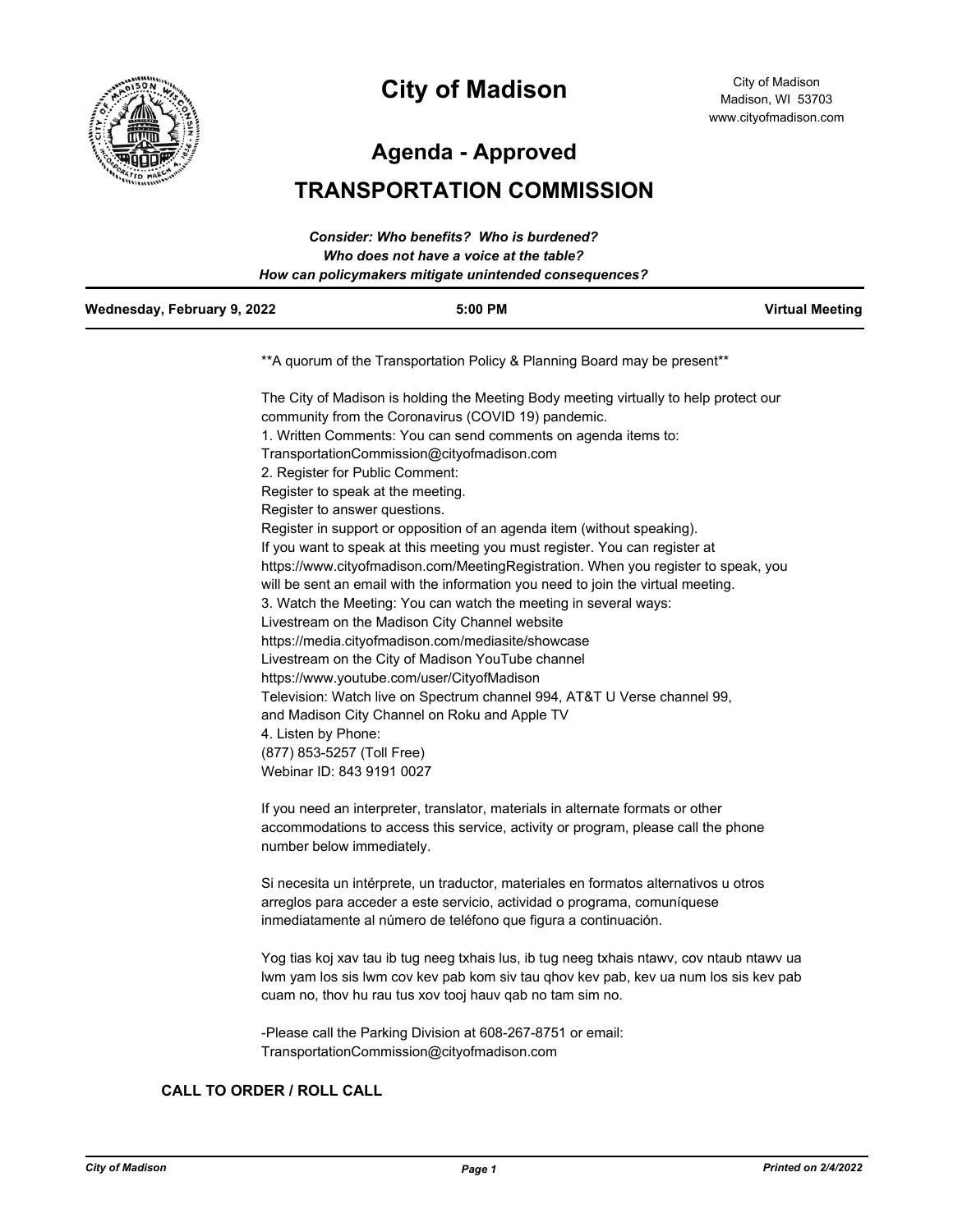#### **New Commission Member Introduction**

#### **APPROVAL OF MINUTES**

January 12, 2022 Meeting http://madison.legistar.com/Calendar.aspx

#### **PUBLIC COMMENT**

**1. [69716](http://madison.legistar.com/gateway.aspx?m=l&id=/matter.aspx?key=81035)** Public Comment for the February 9, 2022 meeting

### **DISCLOSURES AND RECUSALS**

Members of the body should make any required disclosures or recusals under the City's Ethics Code.

#### **ITEMS TO BE CONSIDERED**

**2. [69379](http://madison.legistar.com/gateway.aspx?m=l&id=/matter.aspx?key=80806)** Creating Section 10.30 of the Madison General Ordinances to Create the Roadway Cafe Permit to Allow for the Expansion of Licensed Sidewalk Cafes into the Roadway, and Amending Sections 12.1425, 38.05(3)(e)1 and 1.08(3)(a) accordingly and 1.08(4) accordingly.

20 mins

**3. [69380](http://madison.legistar.com/gateway.aspx?m=l&id=/matter.aspx?key=80807)** Creating Section 9.135, Sidewalk Cafe and Roadway Cafe Expansion Licenses, to create a new Roadway Cafe Expansion License and make the Streatery program for sidewalk cafes permanent, creating Section 9.136, Street Vending on the State Street Mall/Capitol Concourse, repealing Section 9.13, License for Selling on Public Streets and recreating Section 9.13 as Street Vending Licenses, and amending Sections 9.12, 1.08(3)(a), and 1.08(4), accordingly.

20 mins

**4. [68709](http://madison.legistar.com/gateway.aspx?m=l&id=/matter.aspx?key=80319)** Safe Streets Madison Program

45 mins

- **5. [69753](http://madison.legistar.com/gateway.aspx?m=l&id=/matter.aspx?key=81060)** Quarterly Traffic Safety Report 20 mins
- **6. [69754](http://madison.legistar.com/gateway.aspx?m=l&id=/matter.aspx?key=81061)** 2022 Public Works Transportation Projects Review and Feedback Westwind Plat
	- 10 mins
- **7. [69755](http://madison.legistar.com/gateway.aspx?m=l&id=/matter.aspx?key=81062)** 2022 Public Works Transportation Projects Review and Feedback Broadway Frazier to the Beltline 10 mins
- **8. [52830](http://madison.legistar.com/gateway.aspx?m=l&id=/matter.aspx?key=59483)** Members of TC and TPPB update on TPPB